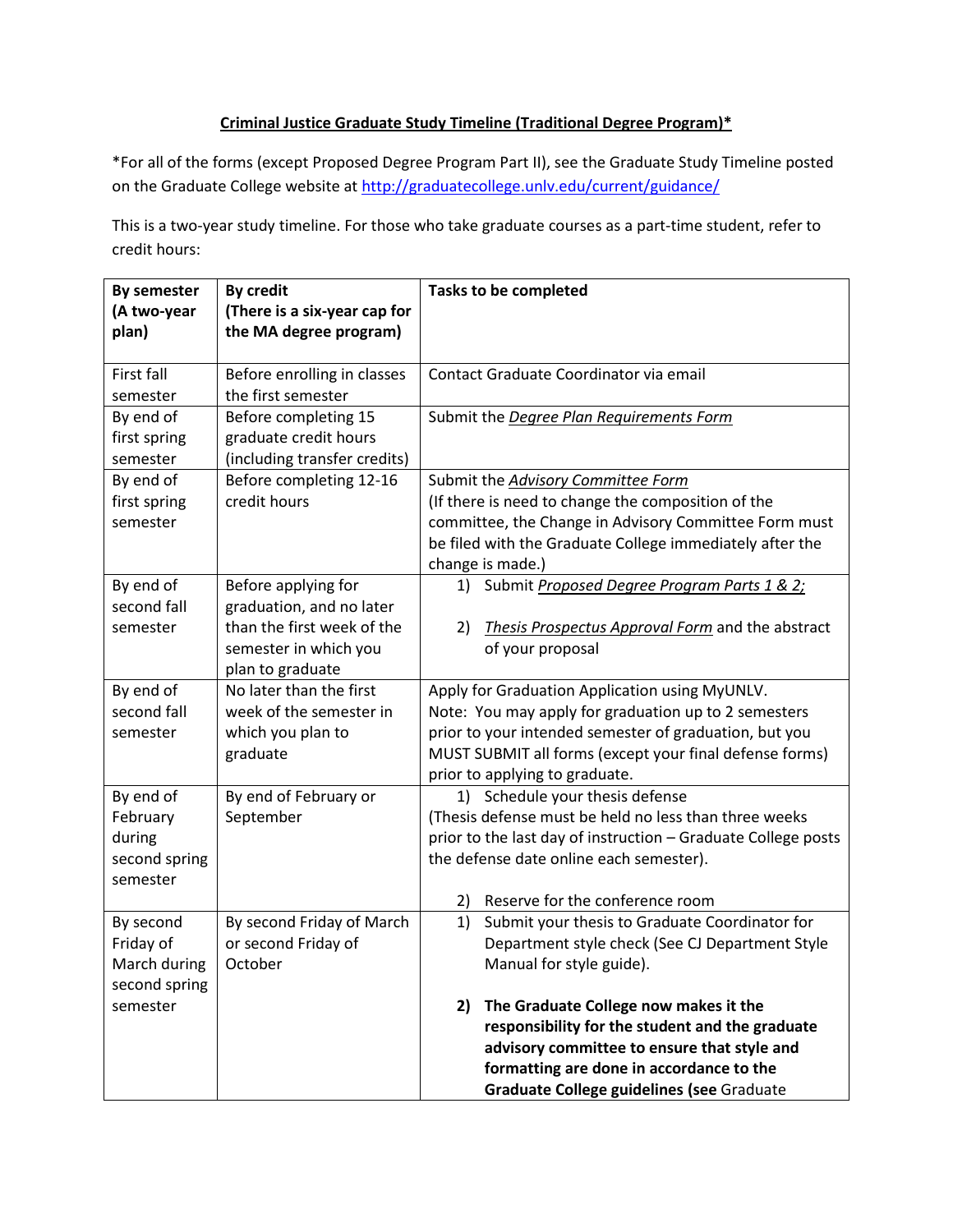|               |                           | <b>College Formatting Guideline:</b>                                                                                |  |  |
|---------------|---------------------------|---------------------------------------------------------------------------------------------------------------------|--|--|
|               |                           | http://graduatecollege.unlv.edu/current/thesis/.)                                                                   |  |  |
| One week      |                           | Complete Thesis Committee Approval Page<br>1)                                                                       |  |  |
| prior to your |                           | (See Instructions for Completing Thesis Committee                                                                   |  |  |
| defense       |                           | Approval Page:                                                                                                      |  |  |
|               |                           | http://graduatecollege.unlv.edu/current/thesis/download                                                             |  |  |
|               |                           | able-                                                                                                               |  |  |
|               |                           | forms.html?checkboxname=ON&download=Download+ap                                                                     |  |  |
|               |                           | proval+pages+(PDFs)                                                                                                 |  |  |
|               |                           | 2) Use the Thesis Approval Page Form (standard, 4                                                                   |  |  |
|               |                           | committee members). If you need to use a                                                                            |  |  |
|               |                           | different form, contact Graduate Coordinator.                                                                       |  |  |
| On the day of |                           | Bring the following forms to the defense meeting and                                                                |  |  |
| defense       |                           | have them signed:                                                                                                   |  |  |
|               |                           | <b>Thesis Committee Approval Page</b><br>1)                                                                         |  |  |
|               |                           | 2) Oral Defense Results Form                                                                                        |  |  |
|               |                           |                                                                                                                     |  |  |
|               |                           | Note: All signatures MUST be in either blue or black ink.                                                           |  |  |
| Immediately   |                           | Submit the following final documents to the Graduate                                                                |  |  |
| after the     |                           | College (in an envelope, and with your name and NSHE ID                                                             |  |  |
| defense       |                           | on the outside):                                                                                                    |  |  |
| (at least two |                           | 1) Defense Results Form                                                                                             |  |  |
| weeks prior   |                           | Thesis Committee Approval Page<br>2)                                                                                |  |  |
| to the last   |                           | 3) Thesis Format Review Form                                                                                        |  |  |
| day of        |                           | One copy of your final approved (and properly<br>4)                                                                 |  |  |
| instruction)  |                           | formatted) thesis on 20 lb. watermark bond                                                                          |  |  |
|               |                           | paper to the Graduate College for final                                                                             |  |  |
|               |                           | formatting approval.                                                                                                |  |  |
|               |                           | Again, per GC policy, you and your committee must review<br>and approve your document style and formatting prior to |  |  |
|               |                           | submitting your final document to the GC for the final<br>format check.                                             |  |  |
|               |                           | (See guidelines at                                                                                                  |  |  |
|               |                           | http://graduatecollege.unlv.edu/current/thesis/)                                                                    |  |  |
| Two weeks     | After receiving an email  | 1) Insert your <i>e-signature page</i> in your document                                                             |  |  |
| prior to the  | invitation (It means that | Upload your <i>electronic document to ProQuest</i><br>2)                                                            |  |  |
| last day of   | GC approved your          | See instructions at:                                                                                                |  |  |
| instruction   | formatting) from the      | http://graduatecollege.unlv.edu/current/thesis/                                                                     |  |  |
|               | Graduate College with     |                                                                                                                     |  |  |
|               | your e-signature page to  |                                                                                                                     |  |  |
|               | insert in your document.  |                                                                                                                     |  |  |
| Degree        | Once you complete all of  | For commencement info, see                                                                                          |  |  |
| conferred     | the above steps by the    | http://graduatecollege.unlv.edu/current/completing your                                                             |  |  |
|               | deadlines.                | program/degree.html, and                                                                                            |  |  |
|               |                           | http://commencement.unlv.edu/                                                                                       |  |  |